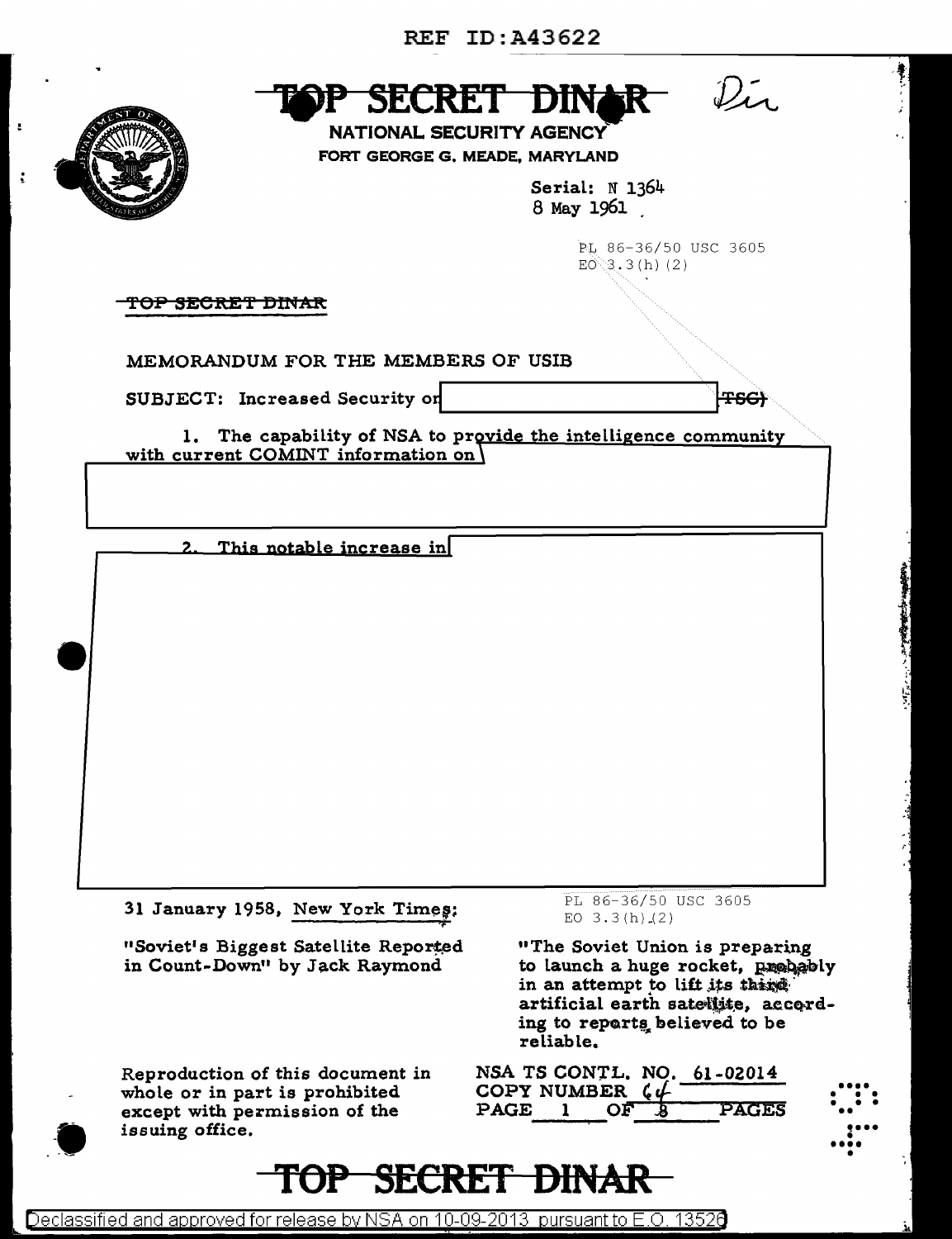# **SECRET DI**I

TOP SEGRET DINAR

Serial: N 1364

"The Russians were reported to have begun at least one countdown, a process like the one that precedes missile launchings in this country."

23 June 1959, New York Times:

"Soviet Military Gains" by Hanson Baldwin

"Since March the Soviet ballistic-missile range with launching point near the Caspian Sea has fired about three to four long range missiles a month. Of the 20 fired at ranges of 3, 500 miles or more, only one has achieved a 5,000-mile range. One apparent satellite launching attempt was a failure."

8 August 1959, New York Times:

"Missile Detection Plans" by Hanson Baldwin

"Still another method of detecting missile or satellite launchings is a secret worldwide communications intelligence system, about which little has been released. Careful and detailed 'eavesdropping' on foreign electronic emanations, both radio and radar, often reveals a 'missile shoot' or a nuclear explosion."

11 February 1960, New York Times:

"Two Soviet Rockets Failed, U. S. Says" by John W. Finney

"The Soviet Union made two unsuccessful launching attempts during its recent test firings of a powerful new rocket into the Pacific Ocean, United States officials said today.

•••• • • • • • • ••

•••• • •••• •

NSA TS CONT L. NO. 61-02014 COPY NUMBER PAGE 2 OF 8 PAGES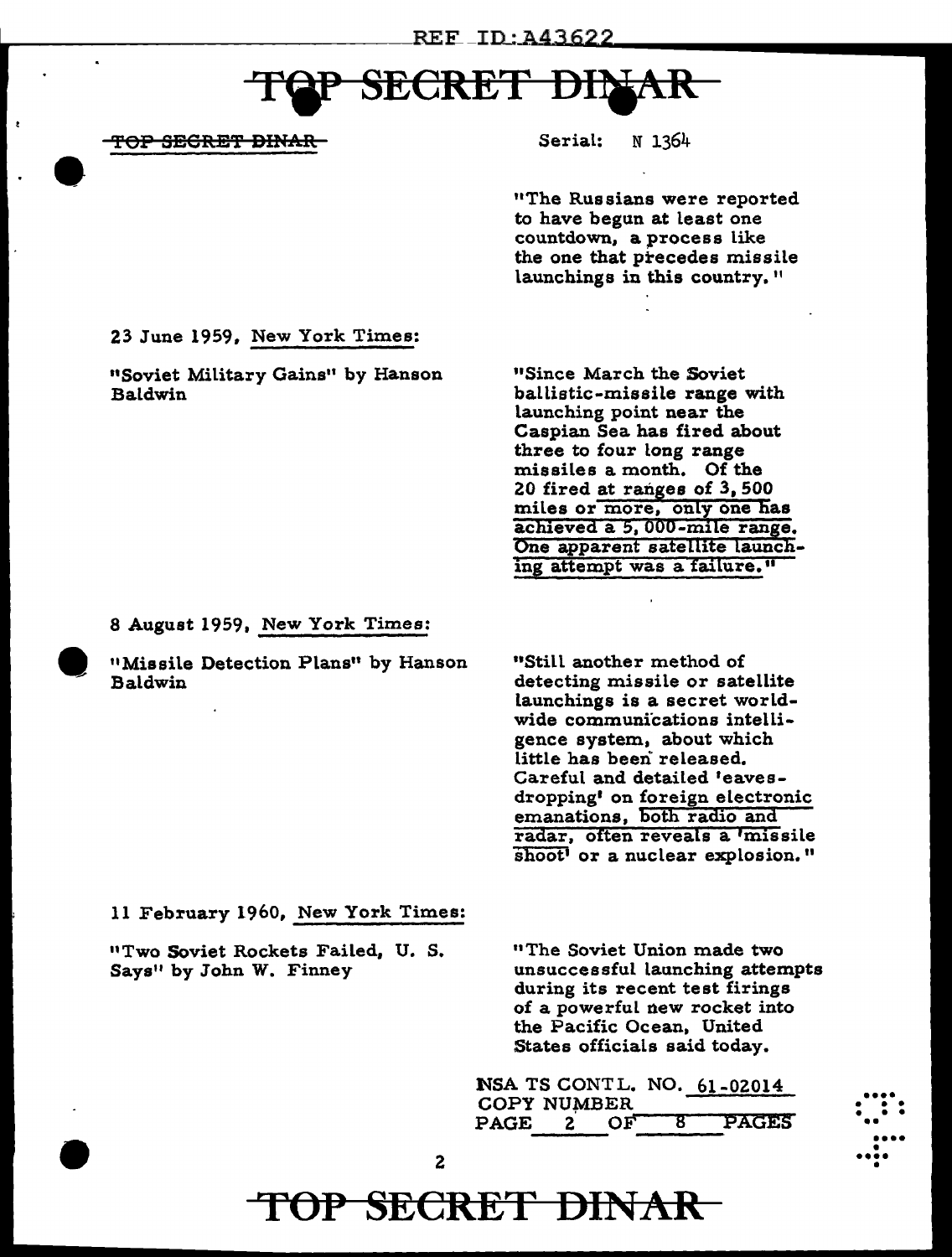# **CRET**

<del>TOP SECRET DINAR</del>

Serial:  $N$  1364

"The Soviet launching failures were detected by United States listening posts in the Middle East that monitor rocket firings at the test sites near the Caspian and Aral Seas, the officials said."

14 February 1960, New York Times:

"Vital Questions Raised in Defense Debate" by Hanson Baldwin

"How good is our intelligence on Russia? A brief answer is that it is far better than the Congressional debates have led the public to believe. Longrange radar, communications intelligence, United States submarines and aircraft, and hundreds of other sources, have given us a pretty accurate picture of many, but by no means all, elements of Russian strength."

22 February 1960, Time:  $\cdots$ :

"Neither Lapped nor Gapped"

"U. S. monitors in the Middle East picked up the countdowns between Jan. 15 and Feb. 1, but could not tell whether the two birds blew up or the tests failed for other causes."

20 February 1961, Newsweek:

"Spotting Sputniks - Now the Shot at Venus"

 $"ELINT. . . . is a form of$ electronic eavesdropping conducted along Russia's borders. When a major sputnik is being launched at either Tyura Tam or Kapustin Yar in the southwestern

61-02014 NSA TS CONTL. NO. **COPY NUMBER PAGES** PAGE 3  $\overline{OP}$ ष्ठ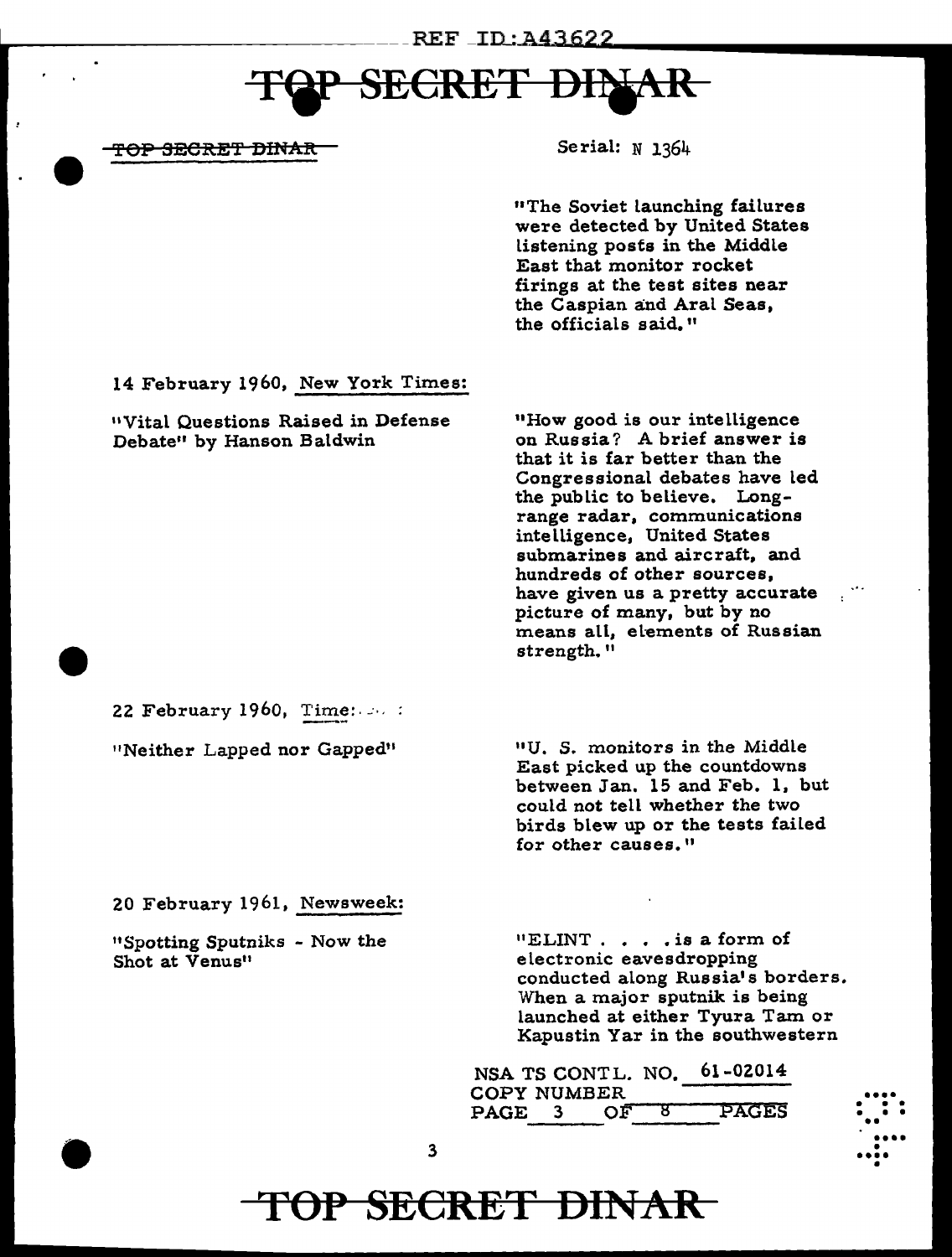## **SECRET DII**

<del>TOP SECRET D</del>INAR

Serial: N 1364

part of the Soviet Union, the pre-launch preparations require a considerable amount of radio communications and coordination at hundreds of range check points. It is now an open secret that U. S. listening posts in the Middle East, usually manned by the National Security Agency, attempt to intercept these communications and decrypt them, if they are in code. Sometimes, the sheer volume of traffic can be analyzed and made to yield valued clues to impending missile activities."

#### March 1961, The Readers Digest:

"Our Secret Radar War with Russia" by Martin Mann

11With modern· electronic equipment there's lots more than radar for an expert raven to find. He can intercept secret radio communications. If he's lucky (or well informed) he could happen onto a missile firing. Many 'missiles are guided by radio, and a recording of the guidance signals reveals, to experts, how the control system works."

23 April 1961, New York Times:

"How U. S. Confirmed Soviet Space Feat" by John W. Finney "For several years the United States has maintained a global surveillance network to keep track of Soviet launchings. So effective is the system that the United States has had knowledge of every major Russian space shot in advance of the Moscow<sup>.</sup>



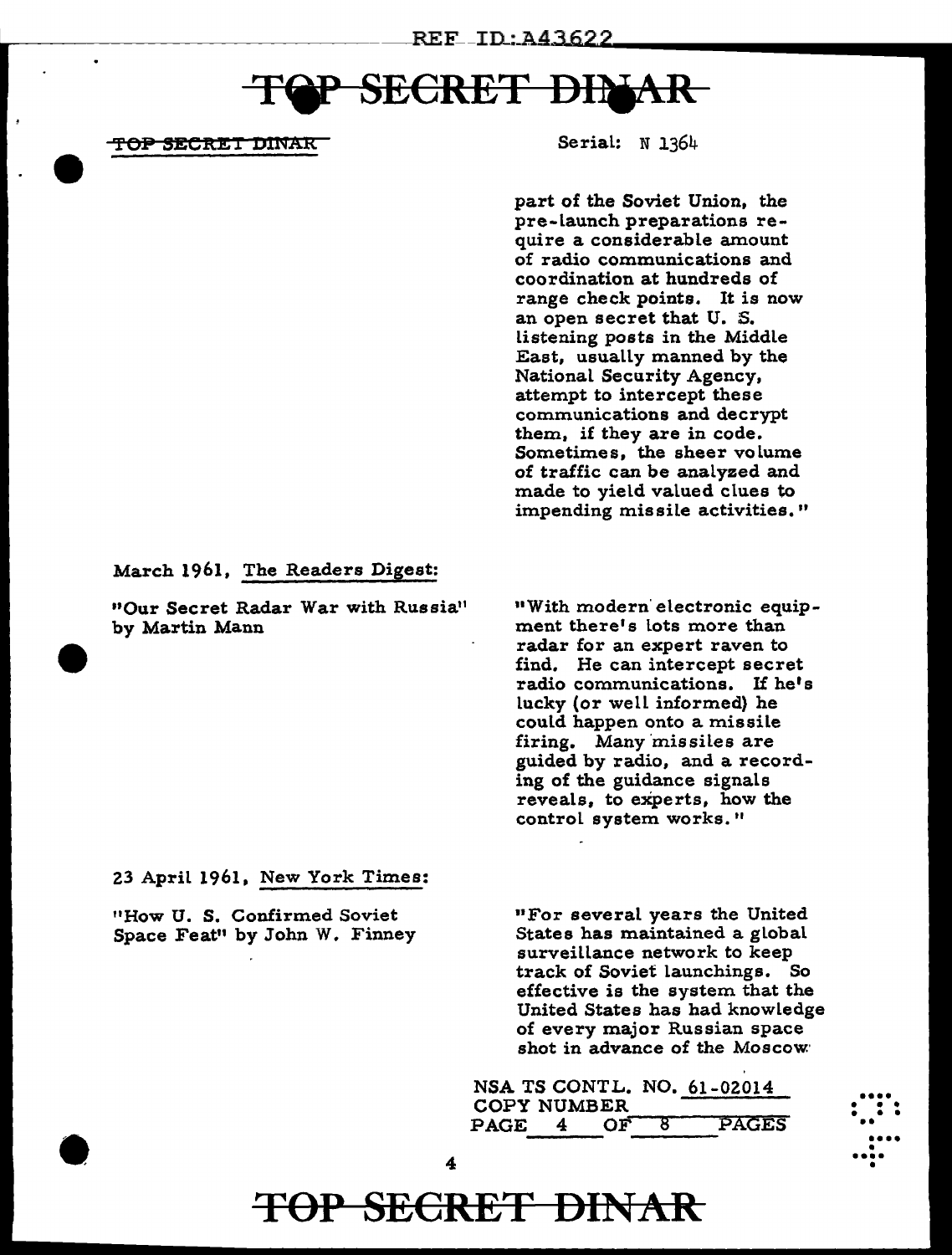### REF ID: A43622

#### **SECRET DIN** 干 **LAR**

TOP SECRET DINAR

Serial: N 1364

announcement as well as of missile launchings that were never announced."

4. A summary of cryptographic developments in the period from

PL 86-36/50 USC 3605 EO  $3.3(h)$  (2)

NSA TS CONTL. NO. 61-02014 COPY NUMBER PAGE 5 OF PAGES  $\overline{8}$ 

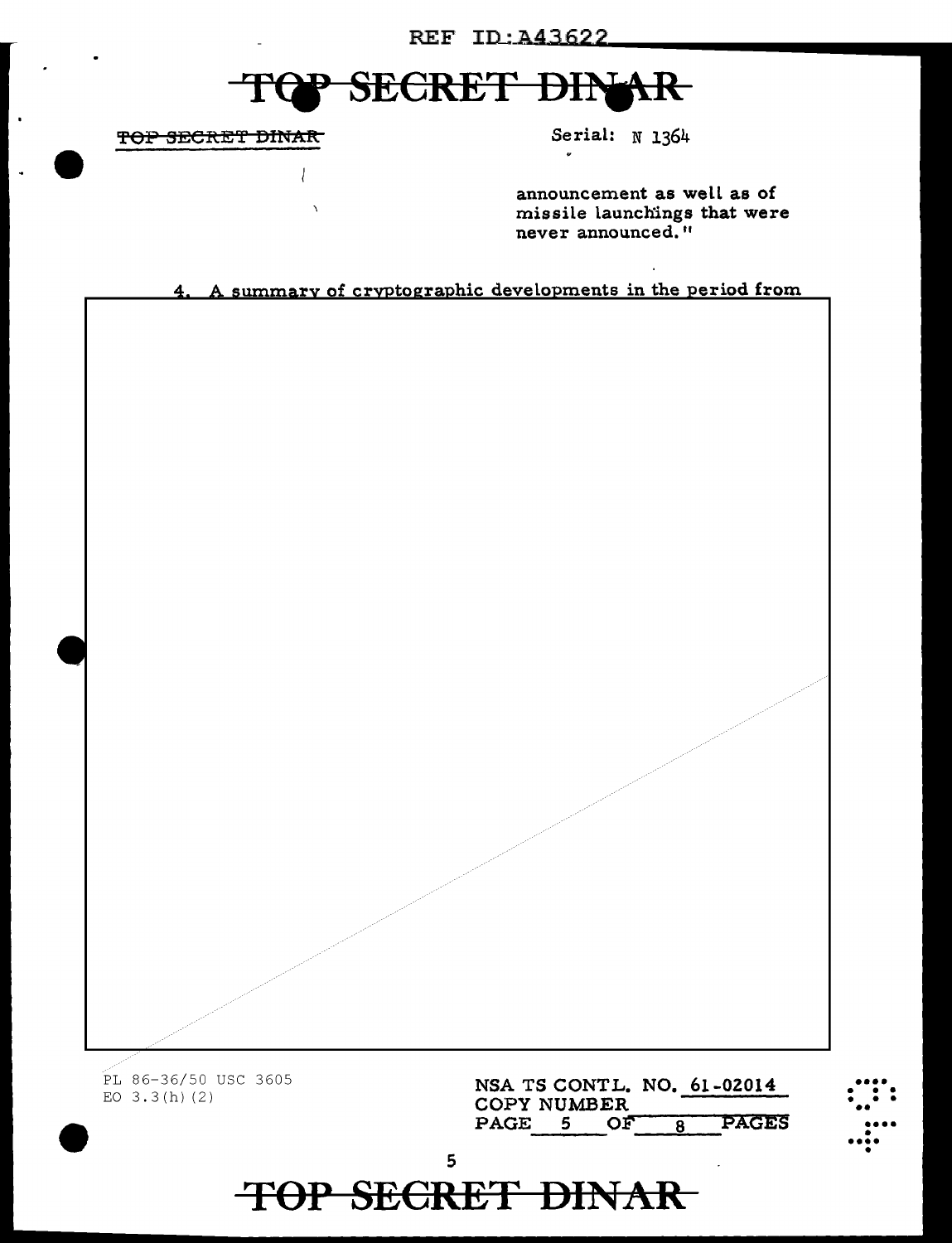**REF ID: A43622** 

#### $\overline{\textbf{f}}$ **SECRET DIN**

PL 86-36/50 USC 3605 EQ  $3.3(h)$  (2)

### TOP SEGRET DINAR

 $\overline{a}$ 

 $\blacksquare$ 

Serial: N 1364

PL 86-36/50 USC 3605 NSA TS CONTL. NO. 61-02014 EO  $3.3(h)$  (2) COPY NUMBER PAGE 6 OF 8 PAGES TOP SECRET DINAR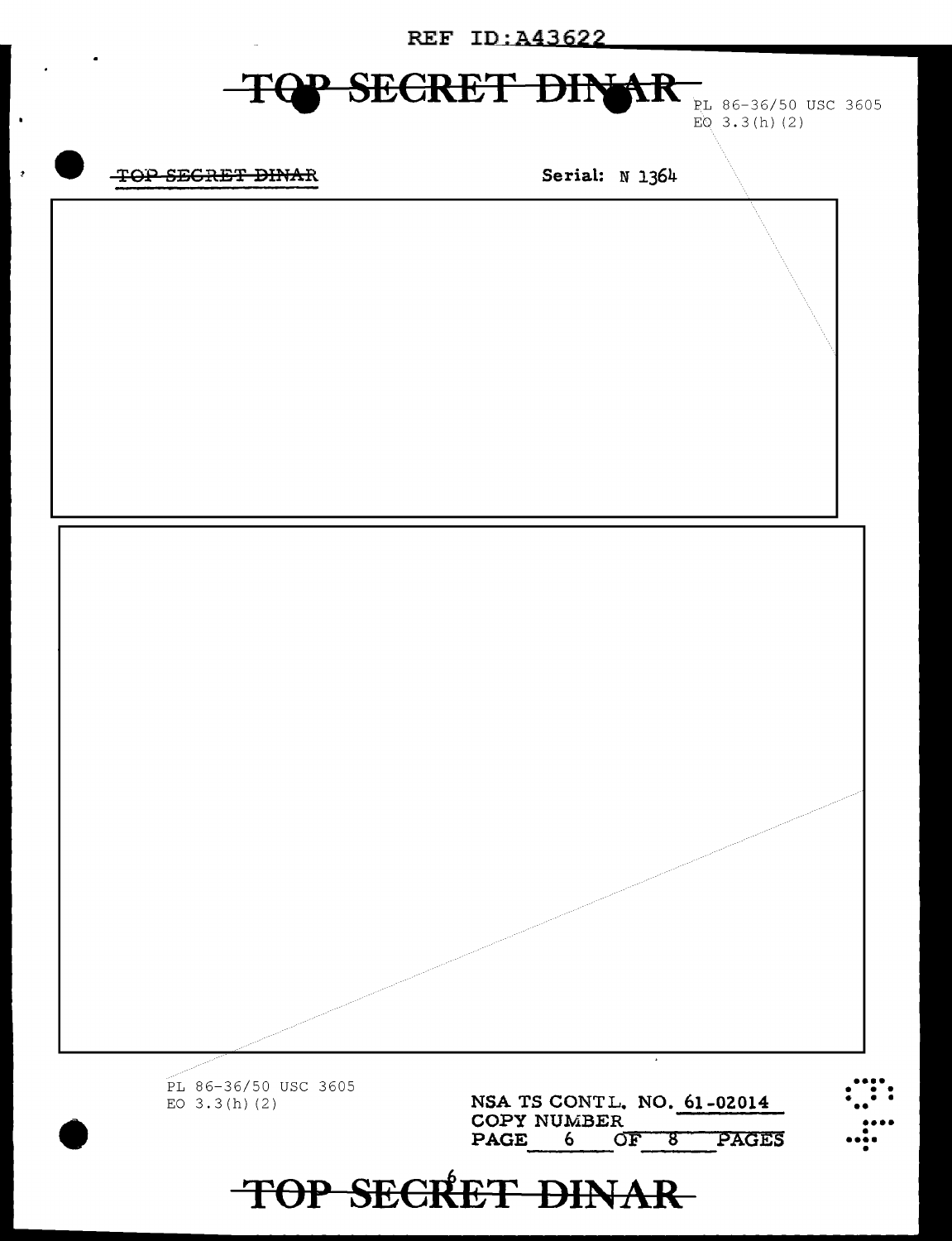| REF ID: A43622 |                                                              |  |  |  |  |  |
|----------------|--------------------------------------------------------------|--|--|--|--|--|
| F              | SECRET DINAR                                                 |  |  |  |  |  |
|                | PL 86-36/50 USC 3605<br>$E_0$ 3.3(h)(2)                      |  |  |  |  |  |
| TOP SEGRET     | Serial: N 1364                                               |  |  |  |  |  |
|                |                                                              |  |  |  |  |  |
|                |                                                              |  |  |  |  |  |
|                |                                                              |  |  |  |  |  |
|                |                                                              |  |  |  |  |  |
|                |                                                              |  |  |  |  |  |
|                |                                                              |  |  |  |  |  |
|                |                                                              |  |  |  |  |  |
|                |                                                              |  |  |  |  |  |
|                |                                                              |  |  |  |  |  |
|                |                                                              |  |  |  |  |  |
|                |                                                              |  |  |  |  |  |
|                |                                                              |  |  |  |  |  |
|                |                                                              |  |  |  |  |  |
|                |                                                              |  |  |  |  |  |
|                |                                                              |  |  |  |  |  |
|                |                                                              |  |  |  |  |  |
|                |                                                              |  |  |  |  |  |
|                |                                                              |  |  |  |  |  |
|                |                                                              |  |  |  |  |  |
|                |                                                              |  |  |  |  |  |
|                |                                                              |  |  |  |  |  |
|                | NSA TS CONTL. NO. 61-02014<br><b>COPY NUMBER</b>             |  |  |  |  |  |
|                | <b>PAGES</b><br>PAGE<br>OF<br>$\mathbf{7}$<br>$\overline{8}$ |  |  |  |  |  |
|                | $\overline{\mathbf{7}}$<br><b>TOP SECRET DINAR</b>           |  |  |  |  |  |

 $\ddot{\phantom{1}}$ 

 $\ddot{\cdot}$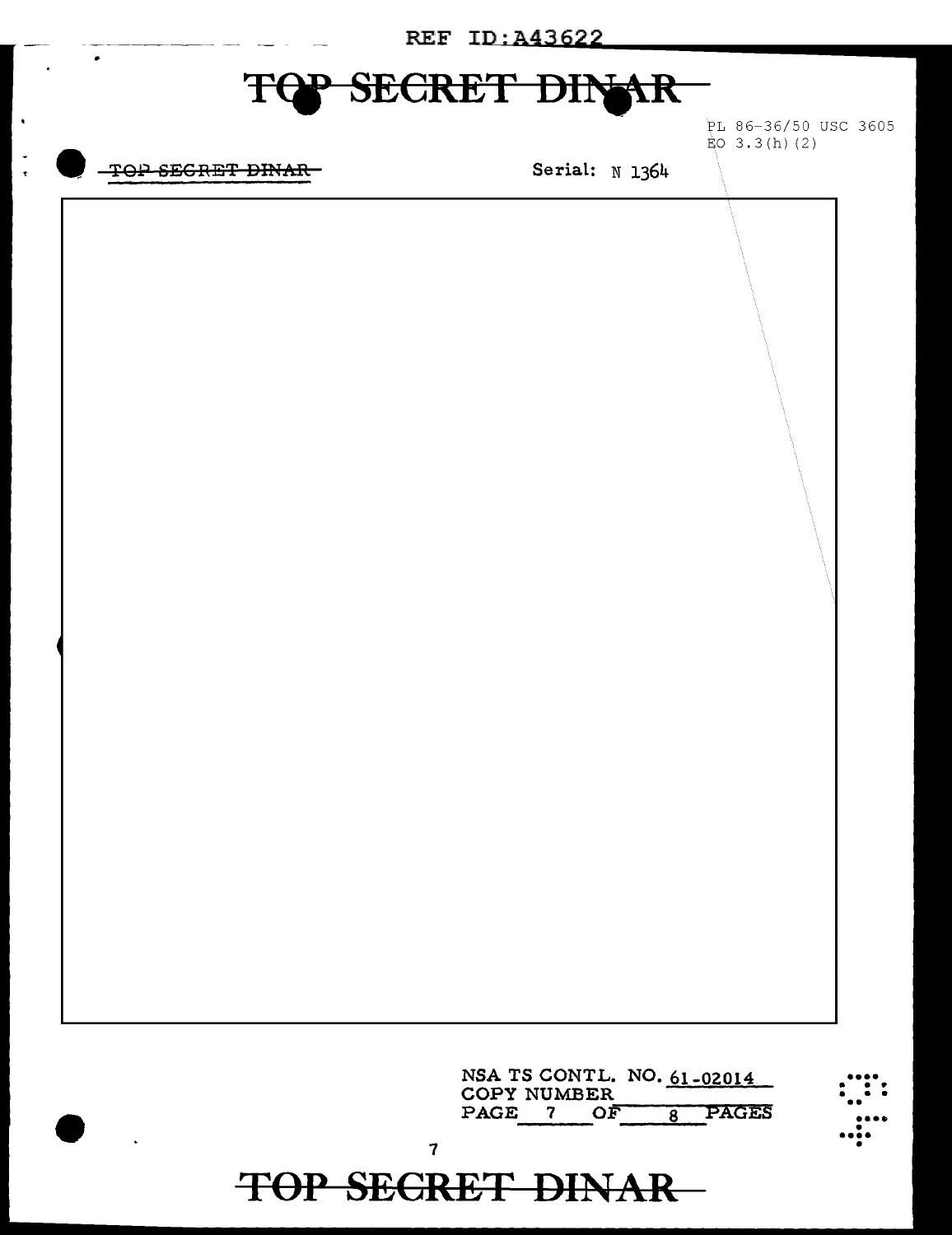PL 86-36/50 USC 3605 REF ID: A43622<sup>0</sup> 3.3(h)(2)

#### **SECRET** Đ R

TOP SEGRET DINAR

Serial: N 1364

9. The above is forwarded for your information and review.

L. H. FROST Vice Admiral, USN Director.

Copy Furnished: OSO/OSD ATTN: Mr. Mitchell

NSA TS CONTL. NO. 61-02014 **COPY NUMBER** PAGES PAGE 8 ОĒ  $\overline{8}$ 



#### 8